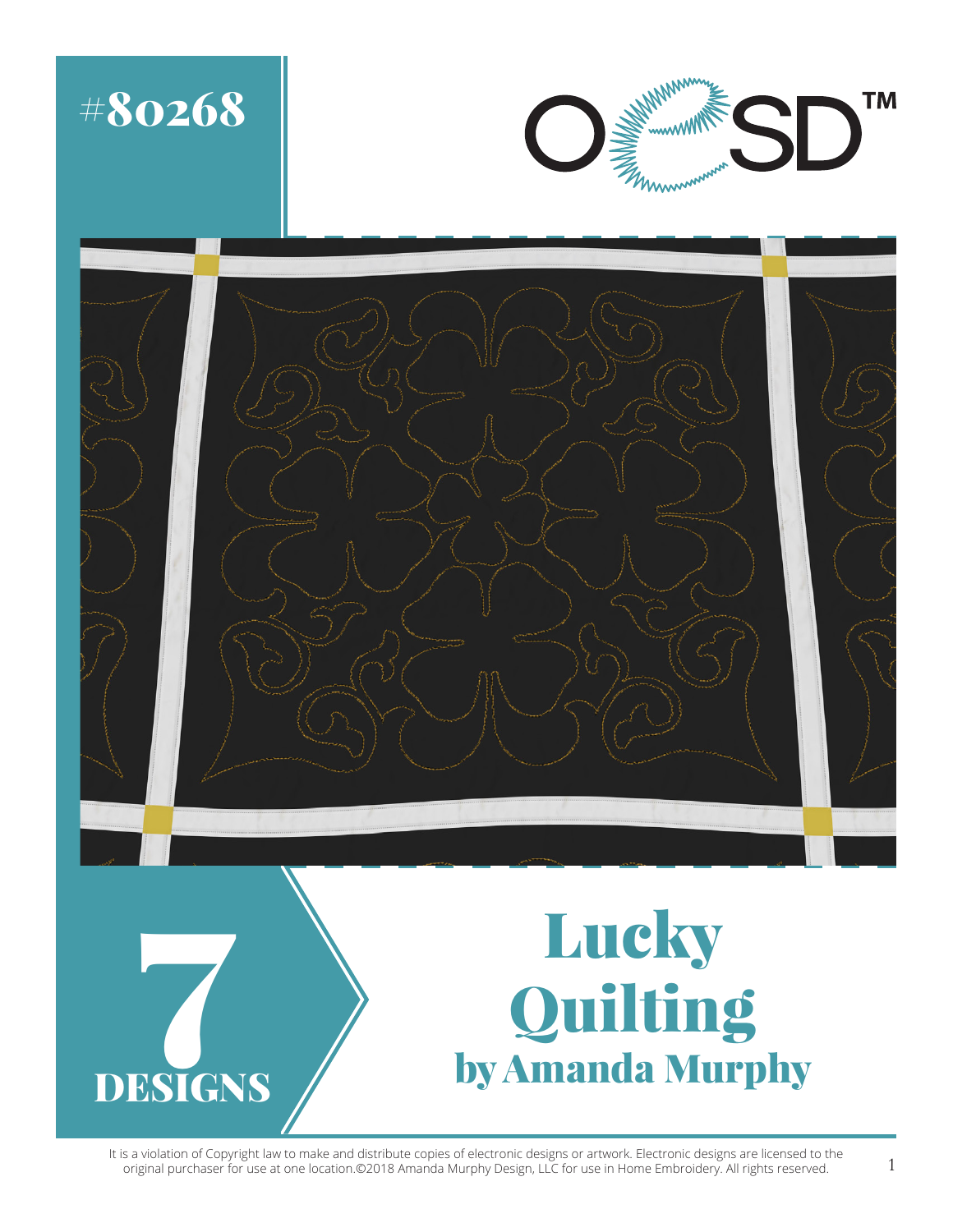





### **80268-01 Lucky Block**

| Size Inches: | Size mm:                                              |
|--------------|-------------------------------------------------------|
|              | $8.00 \text{ X } 8.00 \text{ in.}$ 203.20 X 203.20 mm |

n 1. Single Color Design........................................ 0020

# **80268-02 Lucky Corner**

| Size Inches: | Size mm:                             |
|--------------|--------------------------------------|
|              | $8.25$ X 7.59 in. 209.55 X 192.79 mm |

n 1. Single Color Design........................................ 0020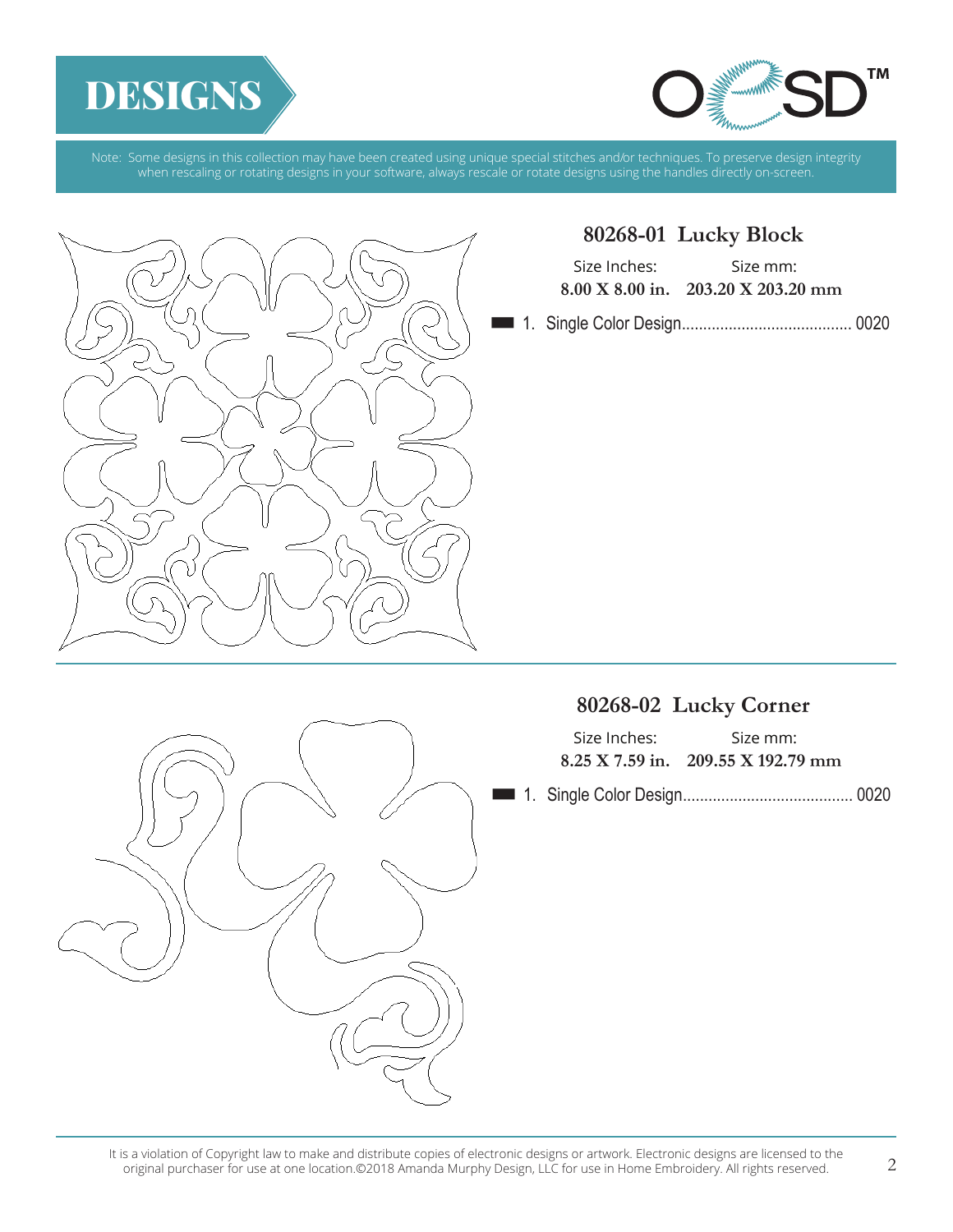





# **80268-03 Lucky Motif 1**

| Size Inches: | Size mm:                                               |
|--------------|--------------------------------------------------------|
|              | $8.31 \text{ X } 11.99 \text{ in.}$ 211.07 X 304.55 mm |

n 1. Single Color Design........................................ 0020

# **80268-04 Lucky Motif 2**

| Size Inches: | Size mm:                                     |
|--------------|----------------------------------------------|
|              | $8.00 \text{ X}$ 7.80 in. 203.20 X 198.12 mm |

n 1. Single Color Design........................................ 0020



<sup>3</sup> It is a violation of Copyright law to make and distribute copies of electronic designs or artwork. Electronic designs are licensed to the original purchaser for use at one location.©2018 Amanda Murphy Design, LLC for use in Home Embroidery. All rights reserved.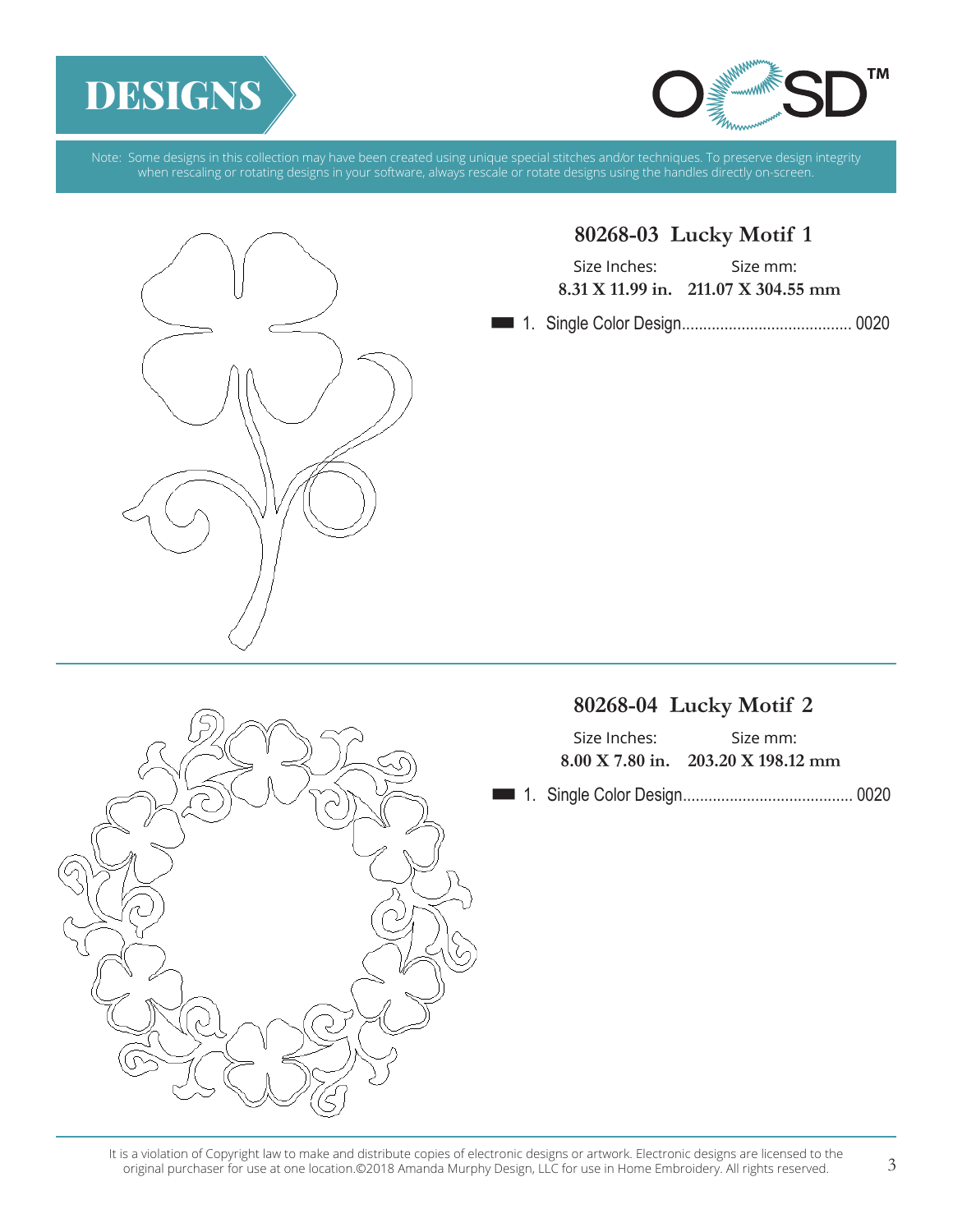



### **80268-05 Lucky Pantograph**

| Size Inches: | Size mm:                              |
|--------------|---------------------------------------|
|              | $8.55$ X 14.00 in. 217.17 X 355.60 mm |

n 1. Single Color Design........................................ 0020



## **80268-06 Lucky Straight Border**

| Size Inches: | Size mm:                            |
|--------------|-------------------------------------|
|              | 5.49 X 14.00 in. 139.45 X 355.60 mm |

n 1. Single Color Design........................................ 0020



It is a violation of Copyright law to make and distribute copies of electronic designs or artwork. Electronic designs are licensed to the<br>4 - ^ ^ ^ original purchaser for use at one location.©2018 Amanda Murphy Design, LLC